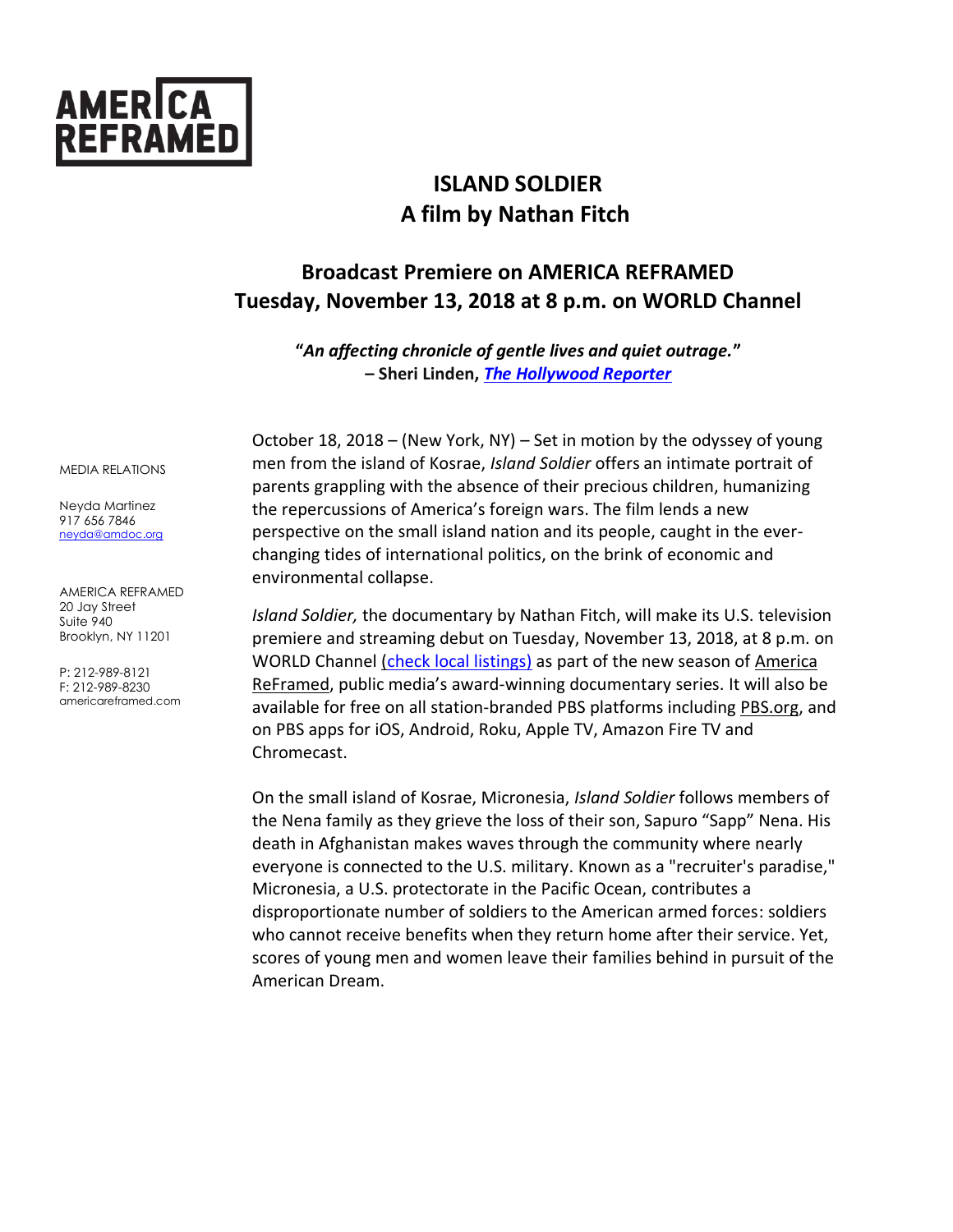

The film also follows the father of a currently deployed service man, a young enlistee, and a soldier on active duty, as well as Sapp's best friend who travels from the U.S. to Kosrae to pay his respects to the family in mourning. Together, these stories bring to light the little-known history of the remote island nation and its complex relationship with the U.S. military, and the unrecognized sacrifices of foreign soldiers who fight America's wars.

While serving in the Peace Corps more than a decade ago, director Nathan Fitch was struck by the number of young Micronesians who were leaving home to serve in the U.S. military at a time of war. "It felt like almost every family on the island had a relative serving in the U.S. military. I was struck by the sheer number of Micronesian citizens willing to put their lives on the line for American wars, and the ensuing repercussions upon the tranquil community that I called home for two years."

*Island Soldier* is a co-production of Pacific Islanders in Communications (PIC) with funding provided by the Corporation for Public Broadcasting (CPB).

#### **# # # #**

#### **Media Contacts**

For interviews and special requests, journalists and reviewers may contact Neyda Martinez at **917-656-7846** or via email at [neyda@amdoc.org.](mailto:neyda.martinez@gmail.com)

#### **Film Credits**

Director/Director of Photography: Nathan Fitch Producers: Nathan Fitch, Fivel Rothberg, Bryan Chang Writers: Nathan Fitch and Bryan Chang Editor: Bryan Chang Executive Producer for PIC: Leanne K. Ferrer Supervising Producer for PIC: Cheryl Hirasa

**# # # #**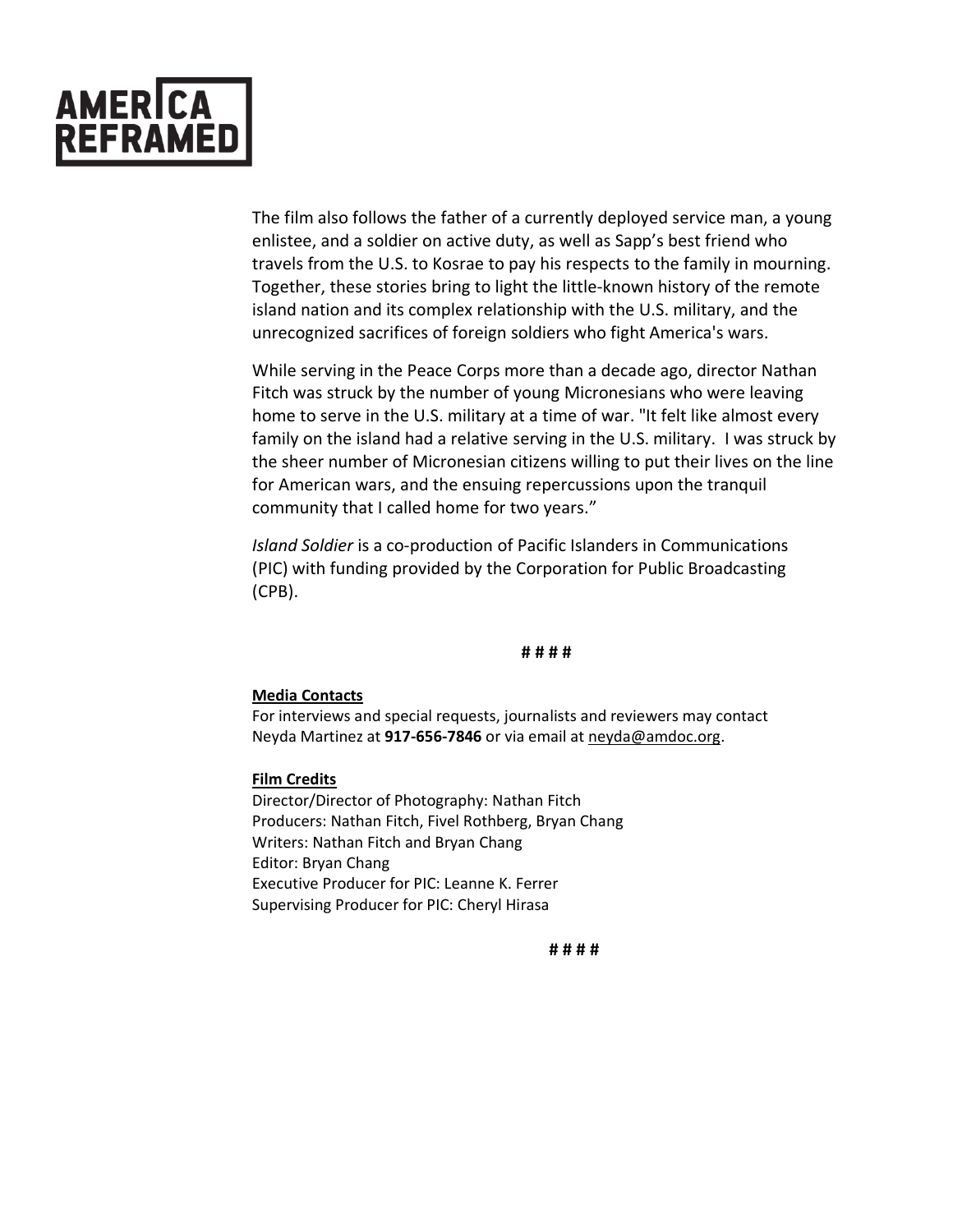

#### **About America ReFramed**

America ReFramed is a co-production of the WORLD Channel and American Documentary, Inc.

America ReFramed curates a diverse selection of independent documentaries that brings to national audiences compelling stories which illuminate the changing contours of our ever-evolving country. Viewers will be immersed in stories that span the spectrum of American life, from the streets of towns big and small to its exurbs and country roads. The documentary series presents an array of personal voices and experiences through which we learn from our past, understand our present and are challenged to seek new frameworks for America's future.

An award-winning documentary series, America ReFramed is the recipient of a Peabody and Alfred I. duPont-Columbia University Award for broadcast journalism. The series has earned several Christopher, GRACIE, Telly and Cine Golden Eagle Awards, as well as multiple nominations for an EMMY, Independent Documentary Association, and Imagen Award.

#### **America ReFramed Series Credits**

Executive Producers: Justine Nagan, Chris Hastings, Chris White Series Producer: Carmen L. Vicencio

America ReFramed can be accessed online via <http://worldchannel.org/programs/america-reframed/> and, <https://www.facebook.com/WorldChannel> <https://www.facebook.com/AmericaReFramed>

@worldchannel @americareframed

### **America ReFramed Co-Producers**

**American Documentary, Inc**. (AmDoc) is a multimedia arts organization dedicated to creating, identifying and presenting contemporary stories that express opinions and perspectives rarely featured in mainstream media outlets. AmDoc is a catalyst for public culture, developing collaborative strategic engagement activities around